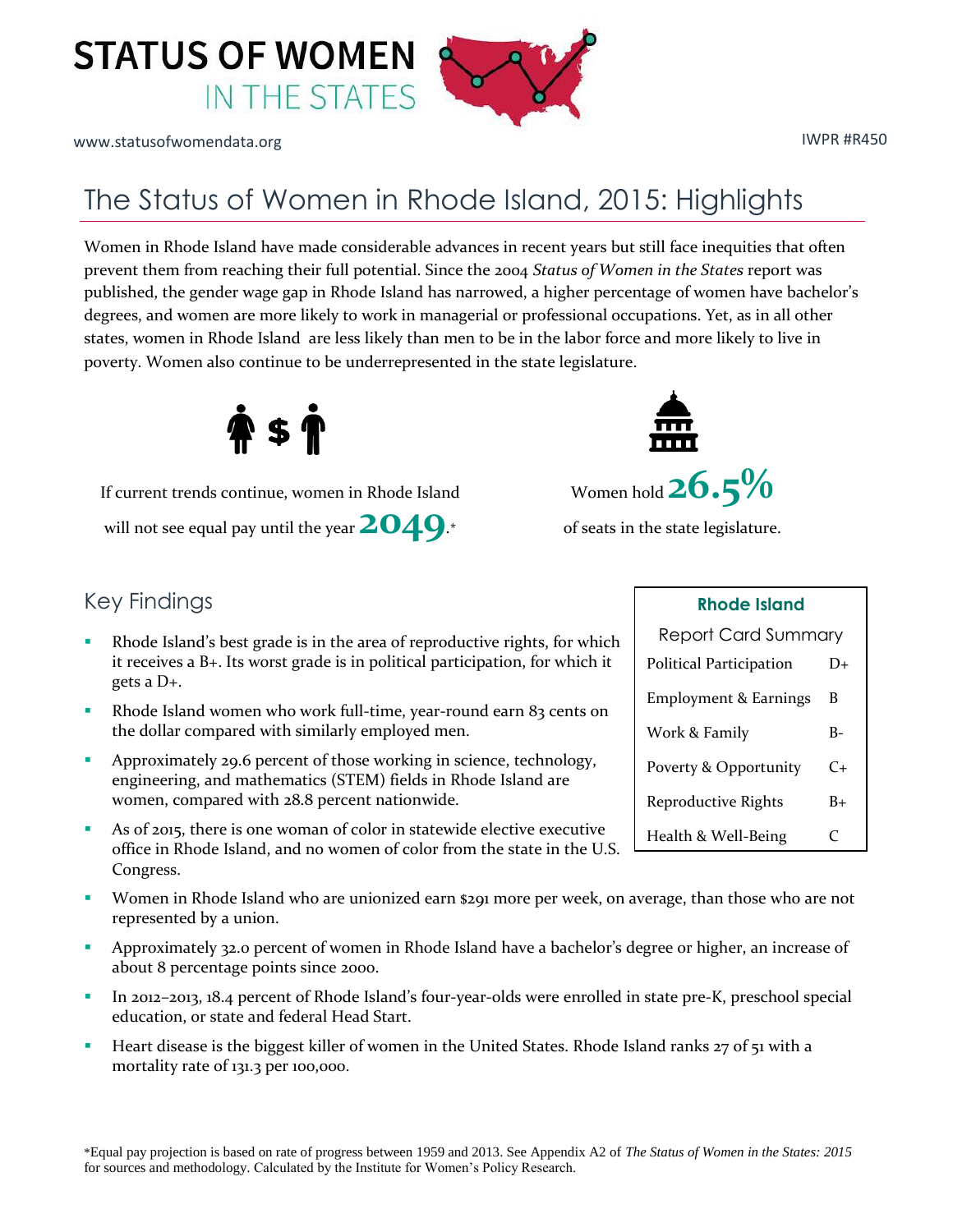| Table 1. How Rhode Island Ranks on Key Indicators of Women's Status                                                                                              |                         |                |            |                          |                         |             |
|------------------------------------------------------------------------------------------------------------------------------------------------------------------|-------------------------|----------------|------------|--------------------------|-------------------------|-------------|
|                                                                                                                                                                  |                         |                |            | 2015 Rankings and Grades |                         |             |
|                                                                                                                                                                  | 2004<br>Report          | 2015<br>Report | Progress?  | National<br>Rank         | Regional<br>Rank        | Grade       |
| <b>Political Participation Composite Rank</b>                                                                                                                    | 35                      | 24             | <b>Yes</b> | 24                       | 6                       | $D+$        |
| Percent of Women Registered to Vote                                                                                                                              | 68.3%                   | 66.4%          | No         | 30                       | 5                       |             |
| Percent of Women Who Voted                                                                                                                                       | 54.9%                   | 50.8%          | No         | 33                       | 6                       |             |
| Women in Elected Office Index (score)                                                                                                                            | 1.13                    | 2.34           | Yes        | 14                       | 5                       |             |
| Women's Institutional Resources Index (score)                                                                                                                    | 2.00                    | 0.50           | No         | 36                       | 5                       |             |
| <b>Employment &amp; Earnings Composite Rank</b>                                                                                                                  | <b>16</b>               | 10             | <b>Yes</b> | 10                       | $\overline{4}$          | B           |
| Women's Median Annual Earnings for Full-Time,<br>Year-Round Workers                                                                                              | \$39,152                | \$43,000       | Yes        | 7                        | 3                       |             |
| Ratio of Women's to Men's Earnings                                                                                                                               | 73.7%                   | 82.7%          | Yes        | 11                       | 3                       |             |
| Women's Labor Force Participation                                                                                                                                | 59.6%                   | 62.3%          | Yes        | 16                       | 5                       |             |
| Percent of All Employed Women in<br>Managerial/Professional Occupations                                                                                          | $34.1\%$                | $40.1\%$       | Yes        | 19                       | 5                       |             |
| <b>Work &amp; Family Composite Rank</b>                                                                                                                          | $\mathbf{n}/\mathbf{a}$ | 5 <sup>5</sup> | n/a        | 5 <sup>5</sup>           | $\mathbf{1}$            | $B-$        |
| Paid Leave Legislation Index (score)                                                                                                                             | n/a                     | 1.33           | n/a        | 3                        | 1                       |             |
| Elder and Dependent Care Index (score)                                                                                                                           | n/a                     | 0.75           | n/a        | 33                       | 5                       |             |
| Child Care Index (score)                                                                                                                                         | n/a                     | 1.31           | n/a        | 22                       | $\mathbf{z}$            |             |
| Percentage Point Gap in Parents' Labor Force<br>Participation Rate (fathers' labor force<br>participation rate minus mothers' labor force<br>participation rate) | n/a                     | 22.9           | n/a        | 9                        | $\mathbf{2}$            |             |
| <b>Poverty &amp; Opportunity Composite Rank</b>                                                                                                                  | 18                      | 15             | <b>Yes</b> | 15                       | $\overline{5}$          | $C+$        |
| Percent of Nonelderly Women with Health<br>Insurance                                                                                                             | 89.3%                   | 86.5%          | No         | 15                       | 5                       |             |
| Percent of Women with a Bachelor's Degree or<br>Higher                                                                                                           | $23.7\%$                | $32.0\%$       | Yes        | 16                       | 5                       |             |
| Percent of Businesses Owned by Women                                                                                                                             | $24.6\%$                | $27.3\%$       | Yes        | 26                       | $\overline{\mathbf{3}}$ |             |
| Percent of Women Above Poverty                                                                                                                                   | 89.3%                   | 86.2%          | No         | 21                       | 6                       |             |
| <b>Reproductive Rights Composite Rank</b>                                                                                                                        | 15 <sub>15</sub>        | 15             | No.        | 15                       | $\overline{4}$          | $B+$        |
| <b>Health &amp; Well-Being Composite Rank</b>                                                                                                                    | 18                      | 21             | No.        | 21                       | 6                       | $\mathbf C$ |

Notes: See Appendices A1–A6 in *The Status of Women in the States: 2015* for methodology and sources. Earnings are in 2013 dollars and compare 2000 Decennial Census data with 2013 American Community Survey data. Health insurance data are for 2013, prior to the full implementation of the Affordable Care Act. The regional rankings are of a maximum of six and refer to the states in New England region (Connecticut, Maine, Massachusetts, New Hampshire, Rhode Island, and Vermont). n/a=not available. All indicators are defined so that a higher rate translates into higher rankings and letter grades. **Calculated by the Institute for Women's Policy Research.**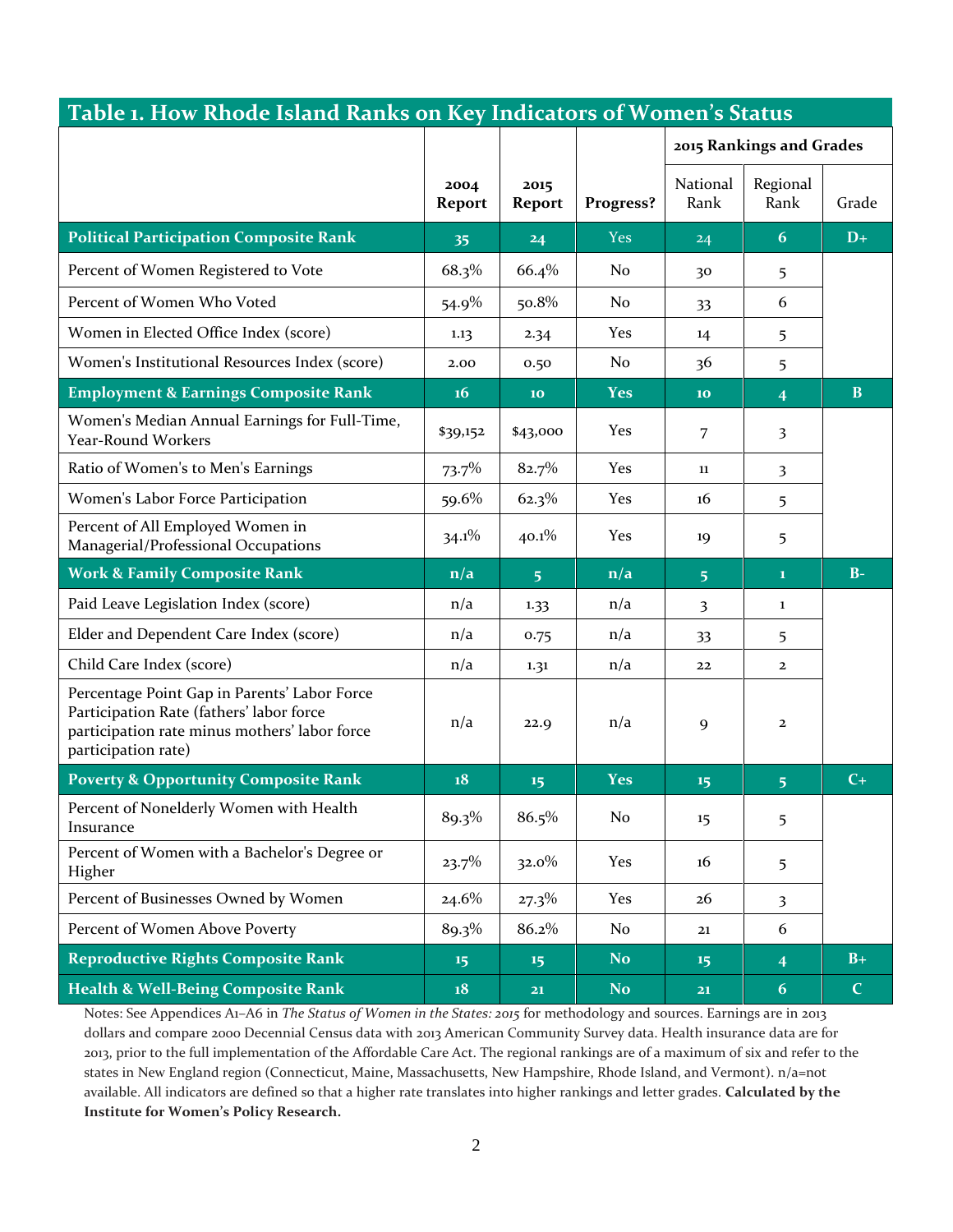| Table 2. Overview of the Status of Women of Color in Rhode Island                                  |              |              |              |                                      |                           |                                                    |
|----------------------------------------------------------------------------------------------------|--------------|--------------|--------------|--------------------------------------|---------------------------|----------------------------------------------------|
|                                                                                                    | White        | Hispanic     | <b>Black</b> | Asian/<br>Pacific<br><b>Islander</b> | <b>Native</b><br>American | Other<br>Race or<br>Two or<br>More<br><b>Races</b> |
| <b>Political Participation</b>                                                                     |              |              |              |                                      |                           |                                                    |
| Number of Women in Statewide<br>Elected Executive Office, 2015 (out of<br>5 offices)               | $\mathbf{1}$ | $\bf{1}$     | $\mathbf 0$  | $\mathbf{o}$                         | $\mathbf{o}$              | $\mathbf{o}$                                       |
| Number of Women in U.S. Congress,<br>2015 (out of 4 offices)                                       | $\mathbf 0$  | $\mathbf{o}$ | $\mathbf{o}$ | $\mathbf{o}$                         | $\mathbf 0$               | $\mathbf 0$                                        |
| <b>Employment &amp; Earnings</b>                                                                   |              |              |              |                                      |                           |                                                    |
| Women's Median Annual Earnings<br>(Full-Time, Year-Round), 2011-2013                               | \$44,000     | \$27,962     | \$32,164     | \$40,390                             | n/a                       | n/a                                                |
| Ratio of Women's to White Men's<br>Earnings, 2011-2013                                             | 81.5%        | 51.8%        | 59.6%        | 74.8%                                | n/a                       | n/a                                                |
| Women's Labor Force Participation,<br>2011-2013                                                    | 61.8%        | $63.4\%$     | 70.8%        | $56.3\%$                             | n/a                       | 64.2%                                              |
| Percent of All Employed Women in<br>Managerial or Professional<br>Occupations, 2011-2013           | 43.7%        | $20.9\%$     | $27.1\%$     | 40.6%                                | n/a                       | 31.8%                                              |
| <b>Poverty &amp; Opportunity</b>                                                                   |              |              |              |                                      |                           |                                                    |
| Percent of Nonelderly Women with<br>Health Insurance, 2011-2013                                    | 90.4%        | 69.6%        | $79.2\%$     | 81.4%                                | n/a                       | 88.8%                                              |
| Percent of Women with a Bachelor's<br>Degree or Higher, 2011-2013                                  | $34.0\%$     | $11.7\%$     | $17.6\%$     | 38.2%                                | n/a                       | 24.7%                                              |
| Percent of Women Above Poverty,<br>2011-2013                                                       | $90.5\%$     | $61.3\%$     | 73.8%        | 80.5%                                | n/a                       | 82.3%                                              |
| <b>Reproductive Rights</b>                                                                         |              |              |              |                                      |                           |                                                    |
| Infant Mortality Rate (deaths of<br>infants under age one per 1,000 live<br>births), 2010-2012     | 5.5          | 6.1          | 11.9         | n/a                                  | n/a                       | n/a                                                |
| Percent of Low Birth Weight Babies,<br>2013                                                        | 5.8          | 7.7          | 11.8         | n/a                                  | n/a                       | n/a                                                |
| <b>Health &amp; Well-Being</b>                                                                     |              |              |              |                                      |                           |                                                    |
| Female Heart Disease Mortality Rate,<br>per 100,000, 2011-2013                                     | 133.3        | 78.7         | 111.0        | 94.6                                 | n/a                       | n/a                                                |
| Female Lung Cancer Mortality Rate,<br>per 100,000, 2011-2013                                       | 43.7         | n/a          | n/a          | n/a                                  | n/a                       | n/a                                                |
| Female Breast Cancer Mortality Rate,<br>per 100,000, 2011-2013                                     | 19.5         | n/a          | n/a          | n/a                                  | n/a                       | n/a                                                |
| Average Number of Days per Month<br>on Which Mental Health is Not<br>Good, 2011-2013               | 4.3          | 5.6          | 3.4          | 2.9                                  | 6.6                       | 6.3                                                |
| Average Number of Days per Month<br>on Which Activities Are Limited by<br>Health Status, 2011-2013 | 4.7          | 5.9          | 3.8          | 5.1                                  | 7.5                       | 6.3                                                |

Notes: n/a=not available. Data on statewide elected executive office include the governorship. Earnings are in 2013 dollars. Health insurance data are for 2013, prior to the full implementation of the Affordable Care Act. See Appendices A1–A2 and A4– A6 of *The Status of Women in the States: 2015* for sources and a description of how race and ethnicity are defined in the data presented here. **Calculated by the Institute for Women's Policy Research.**